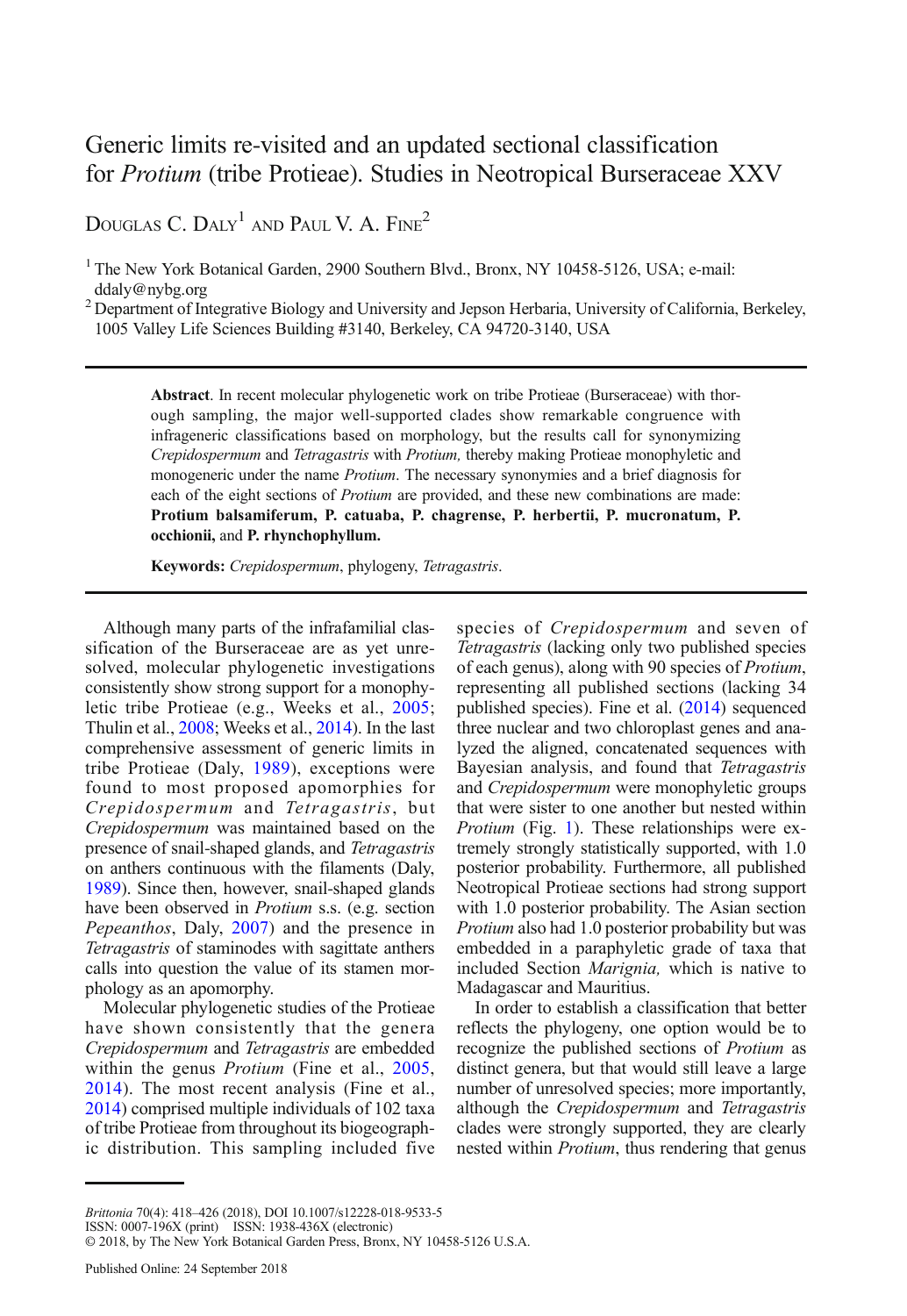<span id="page-1-0"></span>

FIG. 1. Molecular phylogeny of the Protieae, showing the relationships of the sections of Protium, based on a Bayesian analysis of three nuclear and two chloroplast genes. Each tip of the phylogenetic tree represents a taxon. For more details see Fine et al. [\(2014\)](#page-7-0).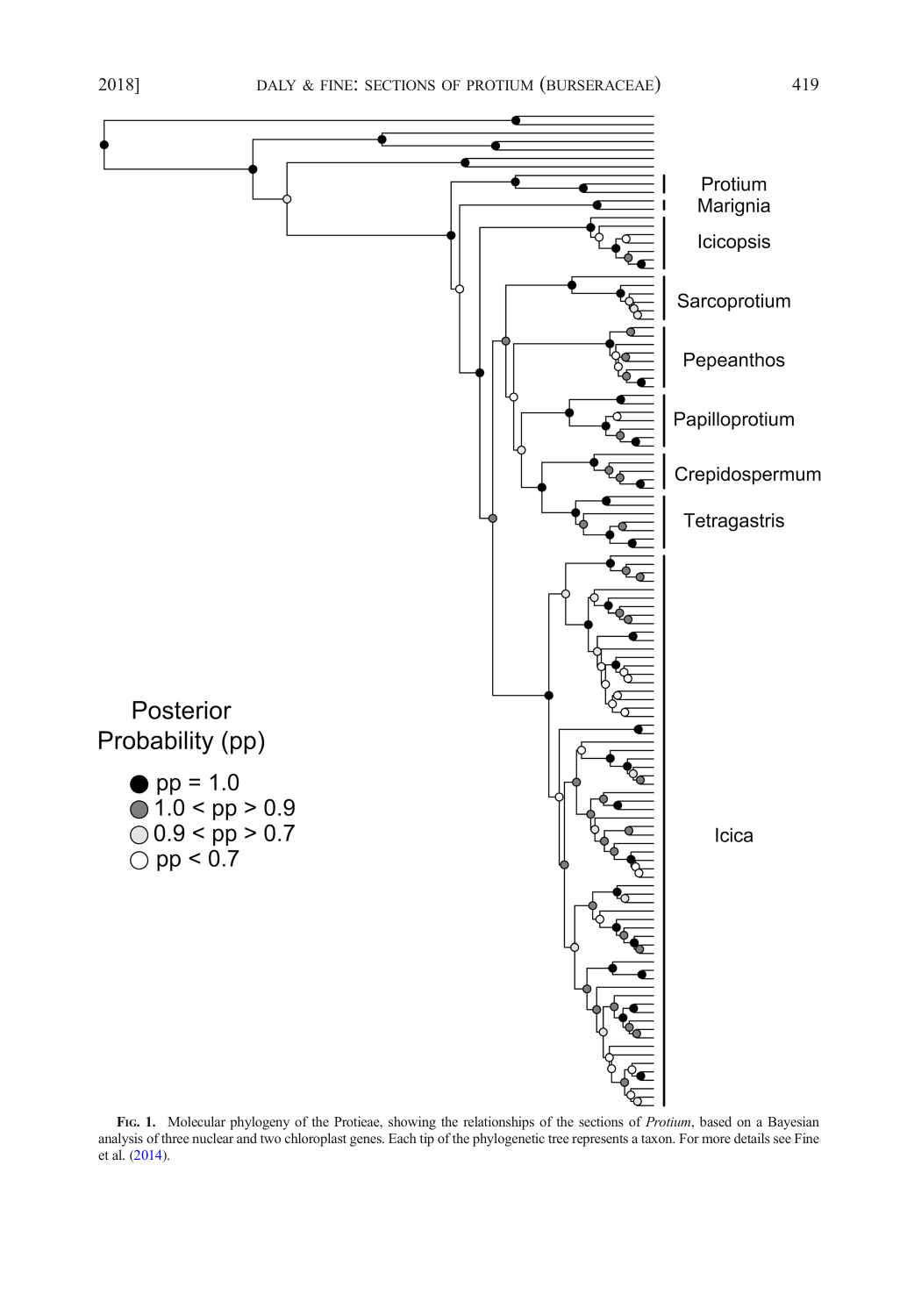paraphyletic. The solution adopted here is to synonymize Crepidospermum and Tetragastris under Protium, thereby forming a rather large and monogeneric – and monophyletic – tribe Protieae.

- Protium Burm.f., Fl. Ind. (N. L. Burman): 88. 1768. Type species: *P. javanicum* Burm.f.
- Icica Aubl., Hist. Pl. Guiane 1: 337. 1775. Type species, here designated: I. heptaphylla Aubl.
- Hedwigia Sw., Prodr. [O. P. Swartz]: 62. 1788. Type species: H. balsamifera Sw.
- Dammara Gaertn., Fruct. Sem. Pl. 2: 100. 1802. Type species: D. graveolens Gaertn.
- Tetragastris Gaertn., Fruct. Sem. Pl. 2: 130. 1802. Type species: T. ossea Gaertn. ≡ Protium balsamiferum (Sw.) Daly & P. Fine.
- Marignia Comm. ex Kunth, Ann. Sci. Nat., Bot., Sér. 1, 2: 352. 1824. Type species: M. obtusifolia (Lam.) DC.  $\equiv$  Protium obtusifolium (Lam.) Marchand. Protium section Marignia (Comm. ex Kunth) Hook.f. in Gen. P1. [Bentham & Hooker f.] 1(1): 324. 1862.
- Knorrea Moc. & Sessé, Fl. Mexic., icon. ined. ex DC. in Prodr. [A. P. de Candolle] 2: 80. 1825. Type species: K. mexicana Moc. & Sessé. [doubtful species].
- Caproxylon Tussac, Fl. Antill. 4: 87: 1827. Type species: C. hedwigii Tussac.
- Schwägrichenia Rchb., Consp. Regn. Veg. [H. G. L. Reichenbach]: 147. 1828, non Spreng., Pl. Min. Cogn. Pug. 2: 58. 1815, nom. illegit.
- Crepidospermum Hook.f. in Gen. P1. [Bentham & Hooker f.] 1(1): 325. 1862. Type species: C. sprucei Hook.f., nom. illegit. ≡ C. goudotianum (Tul.) Triana & Planch., Ann. Sci. Nat., Bot., sér. 5, 14: 300. 1872.
- Icicopsis Engl., Mart. Fl. bras. 12(2): 254. 1874. Type species, here designated: *I. tenuifolia* Engl.
- Tingulonga altissima (Aubl.) Kuntze, Revis. Gen. Pl. 1: 108. 1891, nom. illegit.
- Hemicrepidospermum Swart, Recueil Trav. Bot. Néerl. 39: 205. 1942. Type species: H. rhoifolium (Benth.) Swart. Crepidospermum sect. Hemicrepidospermum (Swart) Daly, Brittonia 39: 55. 1987.
- Paraprotium Cuatrec., Revista Acad. Colomb. Ci. Exact. 8: 472. 1952. Type species: P. vestitum Cuatrec.

## The sections of Protium

Please note that all the species of Protieae accepted here are listed in Appendix [1](#page-7-0) with the sectional assignment of each.

Protium section Protium Burm.f., Fl. Ind.: 88. 1768, nom. conserv. Type species: P. javanicum Burm.f.

This was published as section Eu-Protium by Swart ([1942](#page-7-0)). Fissuring in bark sparse, irregular, and deep, the outer bark thick and shed in large irregular plates; resin clear; pulvinuli on lateral leaflets usually present; leaflet margin sometimes serrate; leaflet secondary vein framework brochidodromous, tertiary vein fabric irregular-reticulate, freely ending veinlets 2–4+-branched; inflorescence thyrsoid; petals free; stamens in two subequal series, the anthers sagittate; in staminate flowers the annular disk and pistillode distinct; pseudaril grayish and translucent, pyrene rather bony; cotyledons palmately lobed; germination epigeal, phanerocotylar, first eophylls alternate, simple. Four published species recognized here, Tropical Asia.

Included species.—Protium connarifolium (Perk.) Merr., P. javanicum Burm.f., P. macgregorii (F. M. Bailey) Leenh. & Steenis, P. serratum (Wall. ex Colebr.) Engl.

# Protium section Crepidospermum (Hook.f.) Daly & P. Fine, comb. nov.

- Icica Aubl., Hist. P1. Gui. Fr. 1: 337. 1775, ex parte quoad I. goudotiana Tul.
- Hedwigia Sw., Prodr. Veg. Ind. Occ. 62. 1788, ex parte quoad H. rhoifolia Benth.
- Crepidospermum Hook.f. in Gen. P1. [Bentham & Hooker f.] 1(1): 325. 1862. Type species: C. sprucei Hook.f., nom. illegit. ≡ C. goudotianum (Tul.) Triana & Planch., Ann. Sci. Nat., Bot., sér. 5, 14: 300. 1872.
- Hemicrepidospermum Swart, Recueil Trav. Bot. Néerl. 39: 205. 1942. Type species: H. rhoifolium (Benth.) Swart. Crepidospermum sect. Hemicrepidospermum (Swart) Daly, Brittonia 39: 55. 1987.

Bark thin and rather smooth; resin clear; pulvinuli absent; leaflet margin consistently serrate; snail-shaped glands present; leaflet secondary vein framework semi-craspedodromous, tertiary vein fabric often alternate-percurrent, freely ending veinlets usually highly branched; inflorescences thyrsoid; petals free; stamen series sometimes pentadynamous, in staminate flowers the stamens 5 or 10, the anthers sagittate; in staminate flowers the pistillode either containing locules and reduced ovules or sometimes reduced to a parenchymatous cylinder; pseudaril white, pyrene cartilaginous; cotyledons plano-convex and J- or U-shaped; germination unknown. Six published species accepted here, Neotropics.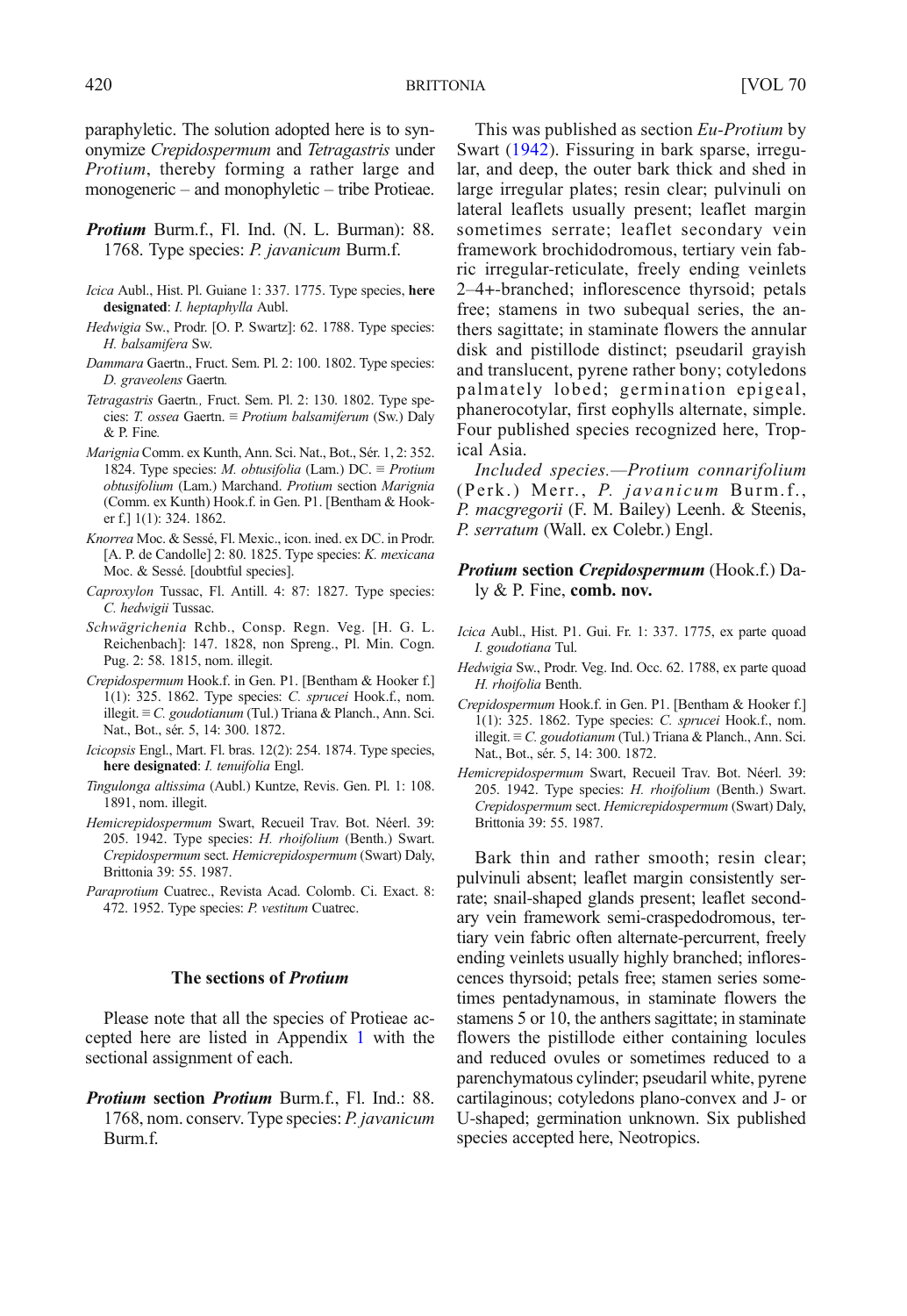Included species.—Protium atlanticum (Daly) Byng & Christenh., P. cuneifolium (Cuatrec.) Byng & Christenh., P. goudotianum (Tul.) Byng & Christenh., P. multijugum (Swart) Byng & Christenh., P. prancei (Daly) Byng & Christenh., P. rhoifolium (Benth.) Byng & Christenh.

Protium section Icica (Aubl.) Swart, A monograph of the genus Protium and some allied genera (Burseraceae): 266. 1942 (published as Eu-Icica).

Bark variable; resin usually clear; pulvinuli on lateral leaflets usually present; leaflet margin entire or distally sparsely serrulate; leaflet secondary framework (festooned) brochidodromous, tertiary vein fabric percurrent or irregular-reticulate, freely ending veinlets diverse; inflorescences thyrsoid; petals distinct or irregularly fused less than 1/2 their length; stamens in two subequal series (rarely flowers haplostemonous), anthers usually sagittate; annular disk and pistillode distinct; pseudaril white (very rarely red), pyrenes bony to papery; cotyledons lobed and contortuplicate or entire and plano-convex; germination variable. Eighty-six published species recognized here, Neotropics.

Included species.—Protium aguilarii D. Santam., P. aidanianum Daly, P. altsonii Sandwith, P. amplum Cuatrec., P. angustifolium Swart, P. aracouchini (Aubl.) Marchand, P. araguense Cuatrec., P. attenuatum (Rose) Urb., P. bahianum Daly, P. boomii Daly, P. brasiliense (Spreng.) Engl., P. brenesii (Standl.) D. Santam., P. buenaventurense Cuatrec., P. calanense Cuatrec., P. carolense Daly, P. colombianum Cuatrec., P. confusum (Rose) Pittier, P. copal (Schtldl. & Cham.) Engl., P. correae D. M. Porter, P. costaricense (Rose) Engl., P. cranipyrenum Cuatrec., P. crenatum Sandwith, P. cubense (Rose) Urb., P. cundinamarcense Cuatrec., P. cuneatum Swart, P. dawsonii Cuatrec., P. decandrum (Aubl.) Marchand, P. demerarense Swart, P. divaricatum Engl., P. ecuadorense Benoist, P. elegans Engl., P. gallicum Daly, P. giganteum Engl., P. glabrescens Swart, P. glabrum (Rose) Engl., P. glaucescens Urb., P. glaucum J. F. Macbr., P. glaziovii Swart, P. glomerulosum Cuatrec., P. grandifolium Engl., P. guacayanum Cuatrec., P. guianense (Aubl.) Marchand, P. hammelii D. Santam., P. hebetatum Daly, P. heptaphyllum (Aubl.) Marchand, P. icicariba (DC.) Marchand, P. inconforme Pittier, P. inodorum Daly, P. kleinii Cuatrec., P. klugii J. F. Macbr., P. krukovii Swart, P. laxiflorum Engl., P. leptostachyum Cuatrec., P. llanorum Cuatrec., P. macrophyllum (Kunth) Engl., P. macrosepalum Swart, P. maestrense Bisse, P. melinonis Engl., P. meridionale Swart, P. montanum Swart, P. morii Daly, P. multiramiflorum Lundell, P. nervosum Cuatrec., P. nodulosum Swart, P. occultum Daly, P. opacum Swart, P. ovatum Engl., P. pallidum Daly, P. panamense (Rose) I. M. Johnst., P. paniculatum Engl., P. pilosellum Swart, P. pilosissimum Engl., P. pilosum (Cuatrec.) Daly, P. pittieri (Rose) Engl., P. poeppigianum Swart, P. ptarianum Steyerm., P. puncticulatum J. F. Macbr., P. ravenii D. M. Porter, P. spruceanum (Benth.) Engl., P. strumosum Daly, P. tovarense Pittier, P. trifoliolatum Engl., P. unifoliolatum Engl., P. veneralense Cuatrec., P. vestitum (Cuatrec.) Daly, P. widgrenii Engl.

**Protium section Icicopsis** (Engl.) Swart, J. J., A monograph of the genus Protium and some allied genera (Burseraceae): 368. 1942.

Icicopsis Engl. in Mart. Fl. bras. 12(2): 254. 1874.

This section was originally published as a distinct genus by Engler [\(1874\)](#page-7-0). Bark sometimes thick and fissured; resin translucent; pulvinuli on lateral leaflets present; leaflet margin entire; leaflet secondary framework (festooned) brochidodromous, tertiary vein fabric usually mixed opposite-alternate percurrent, freely ending veinlets 2–4+-branched; inflorescences pseudospicate and often pseudoterminal; petals free, sometimes carinate; stamen series pentadynamous or staminodes 5 in a few species, the anthers sagittate; disk and pistillode replaced by a discoid to conical, densely pubescent, parenchymatous "ovariodisk"; pseudaril white, pyrenes cartilaginous, attachment of funicle near or below halfway point; cotyledons entire, transversely twice folded, germination epigeal and phanerocotylar; first eophylls alternate, simple, entire. Twelve published species recognized here, Neotropics.

Included species.—Protium chagrense (Pittier) Daly & P. Fine, P. fragrans (Rose) Urb., P. herbertii (Cuatrec.) Daly & P. Fine, P. insigne (Triana & Planch.) Engl., P. mcleodii I. M. Johnst., P. neglectum Swart, P. rhynchophyllum (Rusby) Daly & P. Fine, P. robustum (Swart) D. M. Porter, P. sagotianum Marchand,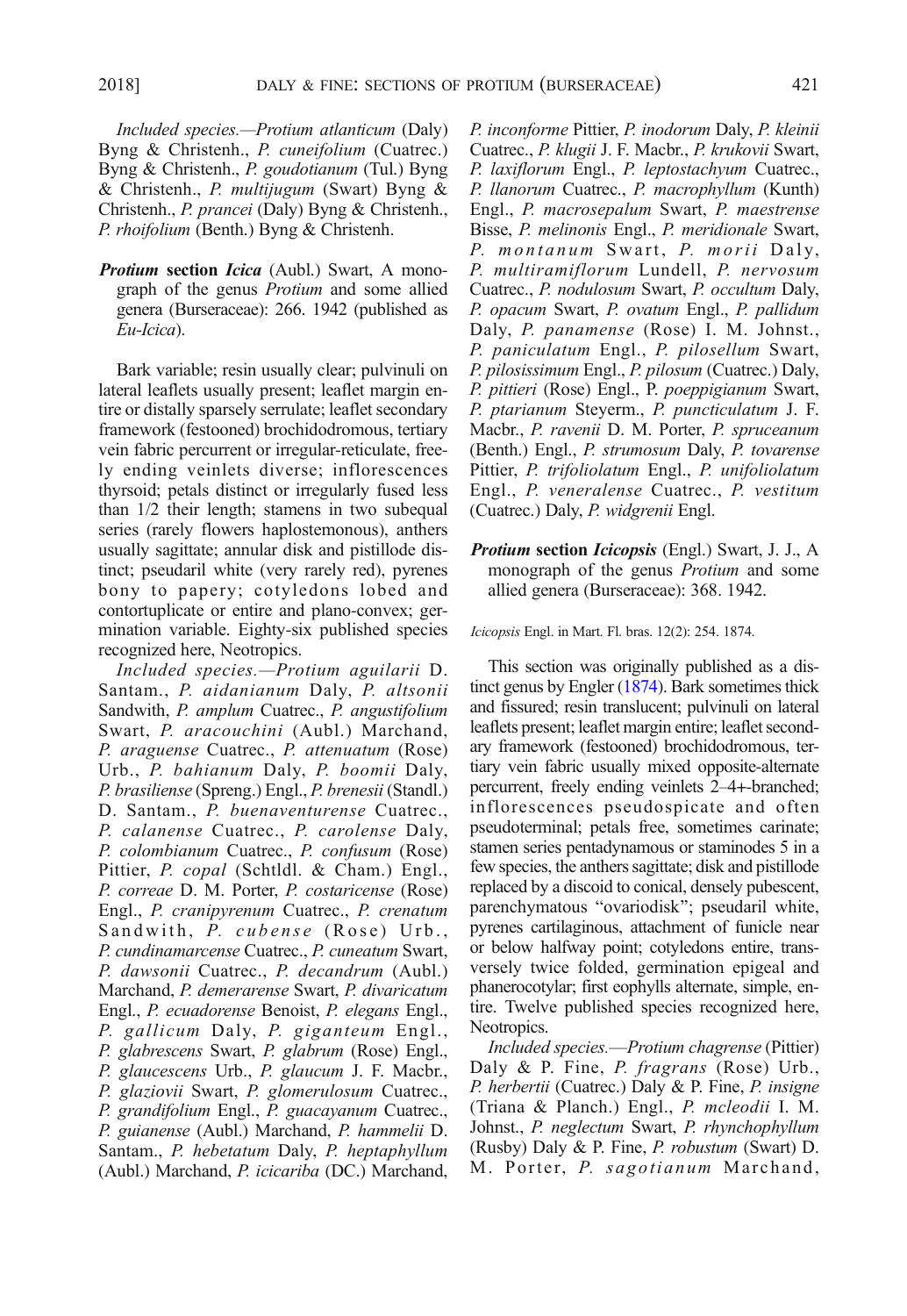P. sessiliflorum (Rose) Standl., P. tenuifolium (Engl.) Engl., P. warmingianum Marchand.

Protium section Marignia (Comm. ex Kunth) Hook.f. in Gen. Pl. [Bentham & Hooker f.] 1(1): 324. 1862. Marignia Comm. ex Kunth, Ann. Sc. Nat., ser. 1, 2: 351. 1824. Type species: M. obtusifolia (Lam.) DC.  $\equiv$  Protium obtusifolium (Lam.) Marchand.

Bark gray, thickening and irregularly fissured with age, inner bark red; resin translucent; pulvinuli on lateral leaflets absent; leaflet secondary framework festooned brochidodromous, tertiary fabric irregular reticulate and markedly admedially branched, freely ending veinlets 2–3 branched; inflorescences thyrsoid; petals free; stamens in two subequal series, the anthers sagittate; in staminate flowers the annular disk and pistillode distinct; pseudaril red, pyrenes cartilaginous; cotyledons lobed and contortuplicate, germination phanerocotylar, first eophylls alternate and simple. Two published species accepted here, one each in Madagascar and Mauritius.

Included species.—Protium madagascariense Engl., P. obtusifolium (Lam.) Marchand.

**Protium section Papilloprotium Daly & P. Fine,** Systematic Botany 36: 139–149. 2011. Type species: P. subserratum (Engl.) Engl.

Bark thin, often rough due to raised lenticels; resin milky; pulvinuli on lateral leaflets usually lacking; leaflet margin (sub)serrate or entire, abaxial leaflet surface papillate; leaflet secondary framework festooned brochidodromous, tertiary vein fabric irregular-reticulate, freely ending veinlets 4+ branched, terminating in highly branched sclereids; inflorescences pseudospicate; petals free, saccate at base and villous adaxially, (sub)erect at anthesis; stamen series pentadynamous, anthers sagittate, the apex apiculate; in staminate flowers the annular disk and pistillode distinct; style at least as long as ovary, unbranched; pseudaril white, pyrenes thinly cartilaginous; cotyledons entire and plano-convex; germination epigeal, cryptocotylar, first eophylls opposite, 5–11-foliolate, serrate. Five published species recognized here, Neotropics.

Included species.—Protium alvarezianum Daly & P. Fine, P. ferrugineum (Engl.) Engl., P. pristifolium Daly, P. reticulatum (Engl.) Engl., P. subserratum (Engl.) Engl.

Protium section Pepeanthos Daly, Brittonia 59: 1–24. 2007. Type species: P. amazonicum (Cuatrec.) Daly.

Bark smooth or striate, powdery or less often shed in small plates or granules; resin milky; snail-shaped glands present; pulvinuli on lateral leaflets absent, or present but inconspicuous; leaflet margin entire; freely ending veinlets 4+ branched and terminating in highly branched sclereids; inflorescences thyrsoid; petals free, (sub)erect at anthesis; stamen series sometimes pentadynamous and the antesepalous stamens often reflexed between petals at anthesis; in staminate flowers the annular disk and pistillode distinct, the disk glabrous or pubescent; stigmas caudiculate and spiculate; pseudaril white (red in P. apiculatum Swart), pyrenes usually cartilaginous, attachment of funicle well above halfway point, cotyledons entire and plano-convex; germination epigeal, phanerocotylar; first eophylls opposite, simple, entire or distally serrulate. Nine published species recognized here, Neotropics.

Included species.—Protium amazonicum (Cuatrec.) Daly, P. apiculatum Swart, P. calendulinum Daly, P. gallosum Daly, P. minutiflorum Cuatrec., P. nitidifolium (Cuatrec.) Daly, P. pecuniosum Daly, P. retusum Daly, P. urophyllidium Daly.

Protium section Sarcoprotium Daly, Brittonia 44: 280–283. 1992. Type species: P. carnosum A.C. Sm.

Bark thin, brittle; resin translucent; pulvinuli on lateral leaflets present; leaflet margin entire; leaflet secondary framework festoonedbrochidodromous, tertiary vein fabric irregularreticulate, intersecondary veins often present, freely ending veinlets 2–3-branched; inflorescences thyrsoid, staminate flowers usually 3 merous, the petals free, usually with a fleshy apical extension and clawed base; stamens in two subequal series, the anthers sagittate, the thecae separated by the connective, the filaments stout and cylindrical, staminodes taller than pistil; in staminate flowers the annular disk and cylindrical pistillode distinct; style with 5 short branches, stigmas caudiculate and spiculate; pseudaril white, pyrenes bony or cartilaginous; cotyledons lobed and contortuplicate; germination hypogeal and cryptocotylar; first eophylls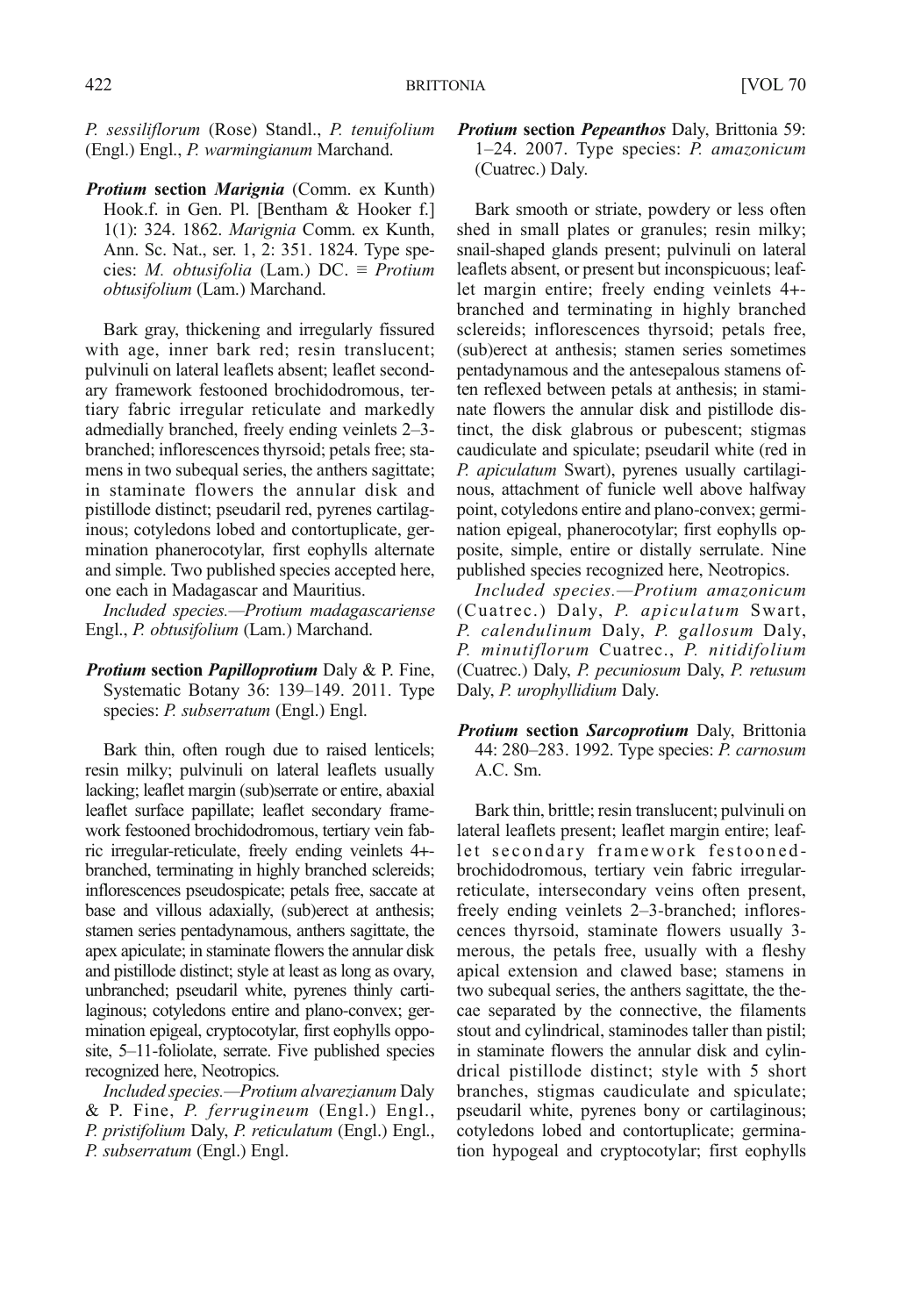opposite, simple, entire. Eight published species recognized here, Neotropics.

Included species.—P. carnosum A. C. Sm., P. crassipetalum Cuatrec., P. macrocarpum Cuatrec., P. pedicellatum Swart, P. plagiocarpium Benoist, P. polybotryum (Turcz.) Engl., P. rubrum Cuatrec., P. tonyanum Daly.

# Protium section Tetragastris (Gaertn.) Daly & P. Fine, comb. nov.

Tetragastris Gaertn., Fruct. Sem. Pl. 2: 130. 1802. Type species: T. balsamifera (Sw.) Kuntze ≡ Protium balsamiferum (Sw.) Daly & P. Fine (syn.: Hedwigia balsamifera Sw.).

Outer bark thick and fissured; resin clear; pulvinuli on lateral leaflets absent; leaflet margin entire; leaflet secondary vein framework (festooned) brochidodromous, tertiary vein fabric usually alternate-percurrent, freely ending veinlets 4+-branched and terminating in highly branched sclereids; inflorescences thyrsoid; petals connate at least 1/2 their length; stamens in two subequal series, in staminate flowers the anthers continuous with the filaments; disk and pistillode replaced by a conical, parenchymatous "ovariodisk"; pseudaril white, pyrenes cartilaginous; cotyledons entire, plano-convex and straight; germination epigeal and phanerocotylar, the first eophylls opposite and simple. Ten published species recognized here, Neotropics.

Included species.—Protium altissimum (Aubl.) Marchand, P. balsamiferum (Sw.) Daly & P. Fine, P. breviacuminatum (Swart) Byng & Christenh., P. catuaba (Soares da Cunha) Daly & P. Fine, P. mucronatum Rusby, P. occhionii Rizzini, P. picramnioides Byng & Christenh., P. surinamense Byng & Christenh., P. varians (Little) Byng & Christenh.

# New names and combinations, and newly accepted names, in tribe Protieae

The following includes taxa published in *Protium* that were long out of use but are now recognized once again, as well as several new combinations, some not essential to the generic limits but that help to simplify the lists of accepted names by section. It also includes some recent combinations made by other authors, in order to clarify the taxonomic history.

- Protium altissimum (Aubl.) Marchand, Adansonia 8: 51. 1867–1868. Icica altissima Aubl., Hist. Pl. Guiane 1: 342, t. 132. 1775. Amyris altissima Willd. in Linn. Sp. pl., ed. 4 [Willdenow], 2: 336. 1799. Elaphrium altissimum (Aubl.) Spreng. ex Dietr., Syn. Pl. [D. Dietrich] 2: 1273. 1840. Bursera altissima (Aubl.) Baill., Hist. Pl. [Baillon] 5: 296. 1874. Tingulonga altissima (Aubl.) Kuntze, Revis. Gen. Pl. 1: 108. 1891. Tetragastris altissima (Aubl.) Swart, A monograph of the genus Protium and some allied genera (Burseraceae): 413–416. 1942. Protium excelsior Byng & Christenh., Plant Gateway's the global flora: A practical flora to vascular plant species of the world: 140. 2018, nom. illegit. Lectotype, designated by Swart [\(1942:](#page-7-0) 415): French Guiana, (without date), J. B. C. F. Aublet s.n. (BM).
- Tetragastris phanerosepala Sandwith, Kew Bulletin 5: 209. 1932. Type: Guyana. Demerara River, May 1880, G. S. Jenman 4928 (lectotype, here designated: K-K000530960; isolectotype K-K000530961).

Swart [\(1942](#page-7-0): 415) lectotypified the BM specimen and clearly annotated it as the type collection, so contrary to Christenhuz et al.  $(2018)$ , there is no need for inventing a new name for this very common and well-known taxon.

- Protium balsamiferum (Sw.) Daly & P. Fine, comb. nov. Hedwigia balsamifera Sw., Prodr. [O. P. Swartz]: 62. 1788. Bursera balsamifera (Sw.) Pers., Syn. Pl. [Persoon] 1: 414. 1805. Tetragastris balsamifera (Sw.) Oken, Allg. Naturgesch. 3(3): 875. 1841 [often cited as the later combination T. balsamifera (Sw.) Kuntze, Revis. Gen. Pl. 1: 106. 1891.]. Type: Dominican Republic, (without date), O. P. Swartz s.n. (lectotype: M; isotypes: C, S-R-2761).
- Caproxylon hedwigii Tussac, Fl. Antill. 4: 87, t. 30. 1827. Hedwigia tussacii Walp., Repert. Bot. Syst. (Walpers) 1: 559. 1842, nom. illegit. (cited as synonym of C. hedwigii).
- Icica hedwigia A. Rich., Hist. Phys. Cuba, Pl. Vasc. 388. 1842. Type not located.
- Amyris toxifera Willd. in Sp. pl., ed. 4 [Willdenow], 2: 336. 1799. Type. Puerto Rico: Carolina, herb. Willd. 7290 (B).
- Tetragastris ossea Gaertn., Fruct. Sem. Pl. 2: 130, t. 109, f. 5. 1791. Protium osseum Byng & Christenh., Plant Gateway's the global flora: A practical flora to vascular plant species of the world: 140. 2018. Type not located.
- Tetragastris balsamifera (Sw.) Kuntze var. lanceifolia [sic] Swart, Recueil Trav. Bot. néerl. 39: 206. 1942. Type: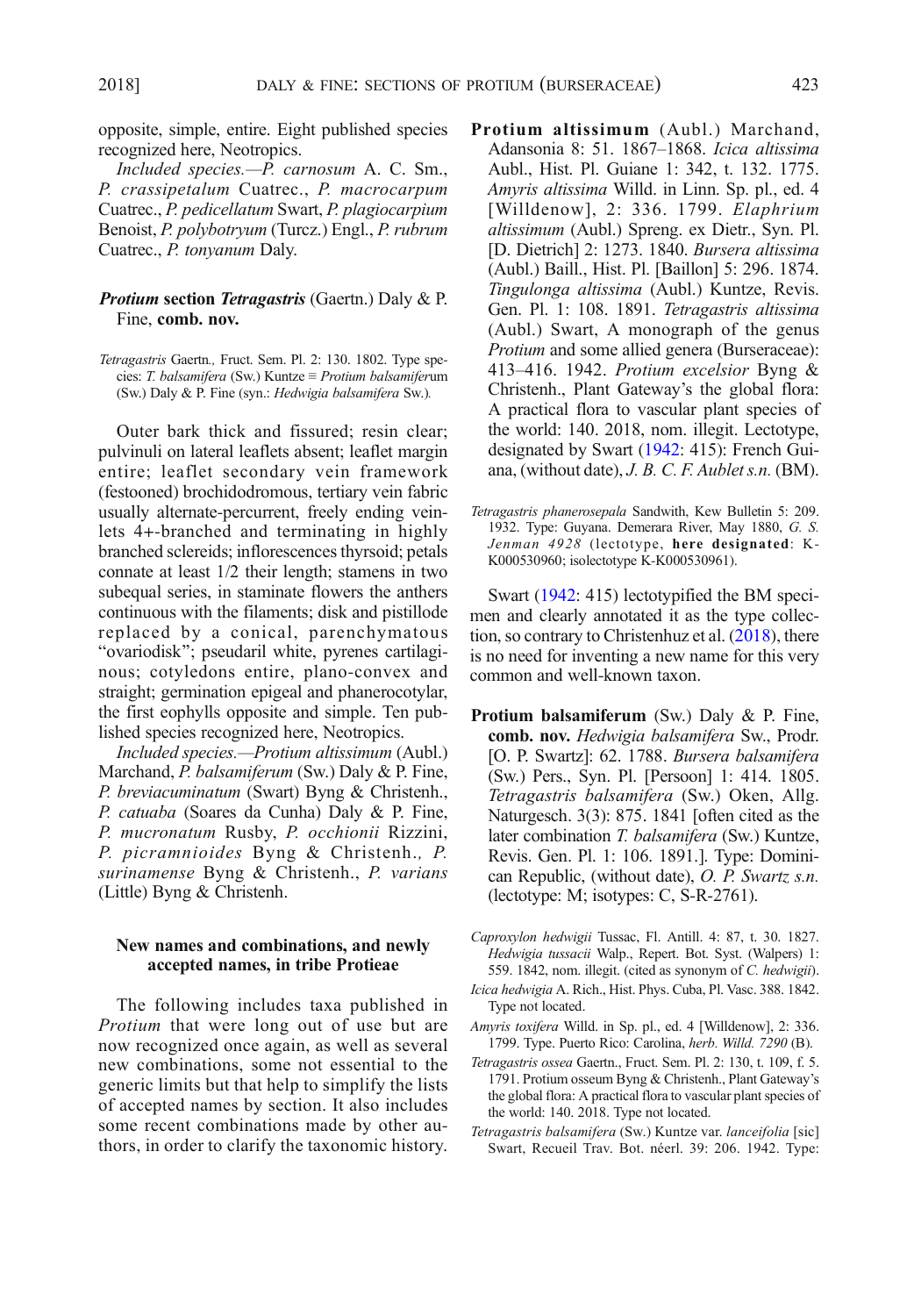Puerto Rico, near Utuado, Mt. Pellejas, 1886, Jun 1886, H. Sintensis 4486 (lectotype, here designated: BM; isotype: K).

Kuntze (Revis. Gen. Pl. 1: 107. 1891.) called attention to the fact that the moss genus Hedwigia P. Beauv. has priority over Hedwigia Sw., and he pointed out the synonymy of T. ossea Gaertn. with Hedwigia balsamifera Sw.  $\equiv$  Tetragastris balsamifera (Sw.) Kuntze, now transferred to Protium. Christenhuz et al. ([2018](#page-7-0)) neglected to note that the epithet balsamiferum has priority.

- Protium catuaba (Soares da Cunha) Daly & P. Fine, comb. nov. Tetragastris catuaba Soares da Cunha, Tribuna Farm. 7(3): 45–52. 1939. Type: Brazil. Bahia: Estacão Experimental de Belmonte/CEPLAC, 16 Sept. 1970, T. S. dos Santos 1102 (neotype, designated by Daly, Kew Bull. 45: 188. 1990: CEPEC; isoneotypes: K, NY-345724, SP-003587, UEC).
- Protium chagrense (Pittier) Daly & P. Fine, comb. nov. Tapirira chagrensis Pittier, Contr. U.S. Natl. Herb. 18: 158. 1916. Type: Panama. Prov. Panama, Canal Zone, around Alhajuela, Chagres Valley, 30–100 m, 12–15 May 1911, H. Pittier 3503 (holotype: US- 00095684; isotype: NY-00345690).
- Protium neglectum var. panamensis Swart, Recueil Trav. Bot. Néerl. 39: 205. 1942. Type: Panama. Canal Zone: Barro Colorado Island, 22 Jun 1931, L. H. Bailey & E. Z. Bailey 294 (holotype: F-643071).
- Protium herbertii (Cuatrec.) Daly & P. Fine, comb. & nom. nov. Protium neglectum Swart var. tenuifolium Swart, Recueil Trav. Bot. Néerl. 39: 204. 1942. Protium tenuifolium Engl. var. herbertii Cuatrec., Webbia 12: 407. 1957, nom. illegit. Protium tenuifolium Engl. subsp. herbertii (Cuatrec.) D.M. Porter, Ann. Missouri Bot. Gard. 56: 475. 1970, nom. illegit. Type: Colombia. Región de Santa Marta, cerca de la plantación Maria Teresa, 1150 m, 19 Jan 1899, H. H. Smith 1741 (holotype: U; isotypes: A, BM-000797126, BR-0000006955090, COL-000001888, E-00326228, F-138607, GH-00273073, GH-00273074, MPU-020455, NY, P-00482319, S-08-11,961, US-533713).

Cuatrecasas ([1957:](#page-7-0) 407.) suggested that P. neglectum var. tenuifolium is a superfluous

name because the complex of varieties of P. neglectum cannot be separated from that associated with P. tenuifolium, nonetheless, Swart's name is legitimate if confusing, so the homotypic synonyms are illegitimate. This taxon is recognized here as a species, but the varietal epithet tenuifolium is occupied at species rank, so we have chosen to adopt Cuatrecasas' varietal name herbertii as the specific epithet.

- Protium mucronatum Rusby, Descr. S. Amer. Pl.: 34. 1920. Tetragastris mucronata (Rusby) Swart, A monograph of the genus Protium and some allied genera (Burseraceae): 406–407. 1942. Type: Colombia. Santa Marta: Don Diego, 21 May 1899, H. H. Smith 2743 (holotype: NY [2 sheets, NY-345720, 345,721]; isotypes: B [destroyed], F, G, K, MICH, MO-216126, U, US).
- Protium occhionii Rizzini, Leandra 4–5 (ano 3–4): 15. 1974. Type: Brazil. Bahia: Salvador, restinga on dunes, 5 Dec 1973, A. Duarte s.n. (holotype: RB-170553 [2 sheets]). Tetragastris occhionii (Rizzini) Daly, Brittonia 41: 23. 1989.
- Protium picramnioides Byng & Christenh., Plant Gateway's the global flora: A practical flora to vascular plant species of the world: 140. 2018. Hedwigia panamensis Engl., Bot. Jahrb. Syst. 1: 42. 1881. Tetragastris panamensis (Engl.) Kuntze, Revis. Gen. Pl. 1: 106. 1891. Type: Panama. Near Panama City, Jun 1861, S. Hayes 342 (lectotype, designated by Swart, A monograph of the genus Protium and some allied genera [Burseraceae]: 418. 1942: BR-0000006954796; isolectotypes: BM, K-000530955, P, W).
- Tetragastris stevensonii Standl., Publ. Field Mus. Nat. Hist., Bot. Ser. 4, 8: 216. 1929. Type: British Honduras [Belize], (without locality), 14 Sep 1928 [may be date of identification], N. S. Stevenson 9 (holotype: US-1491623; isotypes F-0052837F, WIS-00000558MAD).
- Tetragastris panamensis (Engl.) Kuntze var. hirtella Swart, Recueil Trav. Bot. Néerl. 39: 207. 1942. Type: Surinam. Saramacca River, Boschreservaat Sectie O, 8 Nov 1920, BW (Bureau Boschwezen) 4777 (holotype: U; isotypes: BR-0000006955120, NY-00345718).
- Tetragastris paraensis Cuatrec., Bol. Mus. Paraense "Emilio Goeldi,^ n.s., Bot. 11: 7. 1961. Type: Brazil. Pará. Mata da Cia. Pirelli, Fazenda Uriboca, Jun 1958, J. M. Pires 6827 (holotype: US-2340359; isotypes: RB-114136, U-0000921).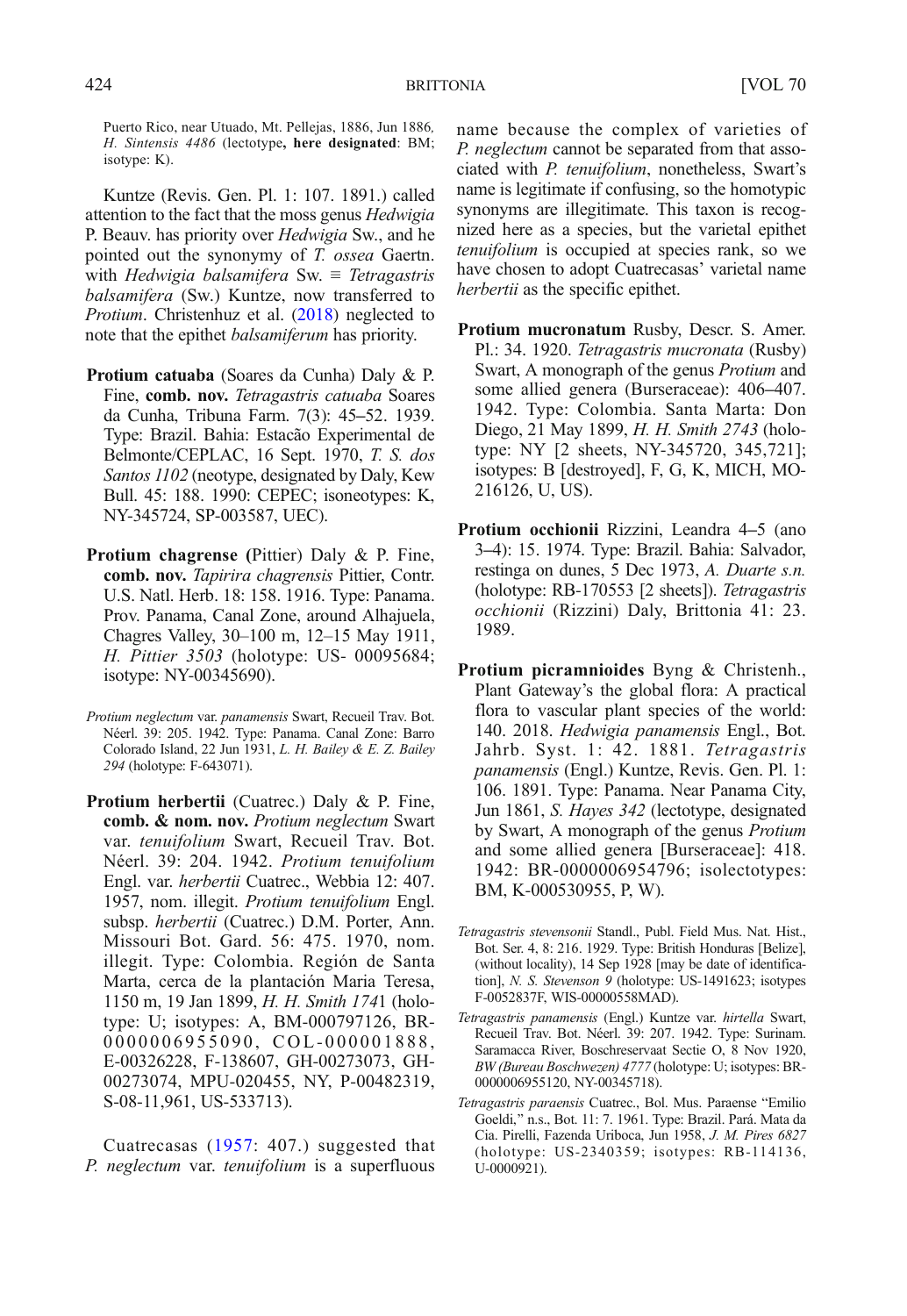<span id="page-7-0"></span>Tetragastris panamensis (Engl.) Kuntze var. grandifolia Swart, Acta Bot. Neerl. 15: 56. 1966. Type: Suriname. Mapane Creek area (Suriname River), 5 Nov 1953, J. C. Lindeman 5052 (holotype: U; isotype: NY-00345723).

We note that the epithet of *Protium panamense* (Rose) I. M. Johnst. had priority, thereby necessitating a new epithet for the transfer of this taxon to Protium.

Engler [in Fl. bras. (Martius) 12(2): 285: 1874] cited Hedwigia balsamifera Sw. [≡Tetragastris balsamifera (Sw.) Oken, here transferred to Protium balsamiferum (Sw.) Daly & P. Fine] as occurring in Brazil, and he included Caproxylon hedwigii Tussac as a synonym, but later (Bot. Jahrb. Syst. 1: 42. 1881.), he published Hedwigia panamensis Engl., and indicated that the description and illustration he had provided for H. balsamifera in Flora brasiliensis should be applied to his new species. It should be pointed out that in the latter publication the collection he cited for H. balsamifera Sw. was Hayes 343, while the one cited for H. panamensis in 1881 was Hayes 342.

- Protium rhynchophyllum (Rusby) Daly & P. Fine, comb. nov. Icica rhynchophylla Rusby, Mem. New York Bot. Gard. 7: 278. 1927. Type: Bolivia. [Beni:] Rurrenabaque, 1000 ft., 8 Oct 1921, H. H. Rusby 1592 (lectotype, here designated: NY; isotype: BKL).
- Protium surinamense Byng & Christenh. Hedwigia hostmannii Engl., Monogr. Phan. [A.DC. & C.DC.] 4: 97. 1883. Tetragastris hostmannii (Engl.) Kuntze, Revis. Gen. Pl. 1: 107. 1891. Type: Suriname. [without locality], F. W. R. Hostmann 1161 (holotype: K-000530958; isotypes: B, G-00236494, NY-01746447, U-0000919, W).

Given that the specific epithet hostmannii was already occupied in Protium [P. hostmannii (Miq.) Engl.  $\equiv P$ . guianense (Aubl.) Marchand], a new name had to be designated. Christenhuz et al. (2018) erroneously asserted that P. surinamense is endemic to Suriname, whereas it also occurs in French Guiana, Guyana, Venezuela (Bolívar), and Brazil (Amapá, Pará, Roraima).

### Acknowledgments

The authors acknowledge NSF award 0918600/0919567.

#### Literature cited

- Christenhuz, J. M., M. F. Fay, J. W. Byng, E. Bidault, J. E. Burrows, F. Jabbour, V. S. F. T. Merckx & G. Stull. 2018. Plant Gateway's the global flora: A practical flora to vascular plant species of the world. Plant Gateway Ltd., Bradford, U.K.
- Cuatrecasas, J. 1957. Prima Flora Colombiana 1. Burseraceae. Webbia 12: 375–441.

Daly, D. C. 1989. Studies in neotropical Burseraceae II. Generic limits in Neotropical Protieae and Canarieae. Brittonia 41: 17–27.

-. 2007. A new section of *Protium* Burm. f. from the Neotropics. Studies in neotropical Burseraceae XIV. Brittonia 59: 1–24.

- Engler, A. 1874. Burseraceae. Pages 247–294. In: C. F. P. von Martius. Flora brasiliensis. Vol. 12, pars II. Monachii.
- Fine, P. V. A., D. C. Daly, F. G. Villa M., I. Mesones A. & K. M. Cameron. 2005. The contribution of edaphic heterogeneity to the evolution and diversity of Burseraceae trees in the Western Amazon. Evolution 29: 1464–1478.
- Fine, P. V. A., F. Zapata & D. C. Daly. 2014. Investigating processes of Neotropical rain forest tree diversification by examining the evolution and historical biogeography of the Protieae (Burseraceae). Evolution 68: 1988–2004 [DOI: [https://doi.org/10.1111/evo.12414\]](http://dx.doi.org/10.1111/evo.12414).
- Swart, J. J. 1942. A monograph of the genus Protium and some allied genera (Burseraceae). Drukkerij Koch en Knuttel, Gouda.
- Thulin, M., B. A. Beier, S. G. Razafimandimbison & H. I. Banks. 2008. Ambilobea, a new genus from Madagascar, the position of Aucoumea, and comments on the tribal classification of the frankincense and myrrh family. Nordic Journal of Botany 26: 218–229.
- Weeks, A., D. C. Daly & B. B. Simpson. 2005. The phylogenetic history and historical biogeography of the frankincense and myrrh family (Burseraceae) based on nuclear and chloroplast sequence data. Molecular Phylogenetics and Evolution 35: 85–101.
- Zapata, S. K. Pell, D. C. Daly, J. D. Mitchell & P. V. A. Fine. 2014. To move or to evolve: Contrasting patterns of intercontinental connectivity and climatic niche evolution in "Terebinthaceae" (Anacardiaceae and Burseraceae). Frontiers in Genetics, vol. 5, Nov 2014, Article 409: 1–20 [DOI: [https://doi.org/10.3389/fgene.2014.00409\]](http://dx.doi.org/10.3389/fgene.2014.00409).

APPENDIX 1. Sectional placements of the species of Protium. Numbers following species names indicate the following sections: 1. Protium section Protium Burm.f.; 2. Protium section Crepidospermum (Hook.f.) Daly & P. Fine; 3. Protium section Icica (Aubl.) Swart; 4. Protium section Icicopsis (Engl.) Swart; 5. Protium section Marignia (Comm. ex Kunth) Hook.f.; 6. Protium section Papilloprotium Daly & P. Fine; 7. Protium section Pepeanthos Daly; 8. Protium section Sarcoprotium Daly; 9. Protium section Tetragastris (Gaertn.) Daly & P. Fine.

Protium aguilarii D. Santam. (3), P. aidanianum Daly (3), P. altsonii Sandwith (3), Protium altissimum (Aublet)